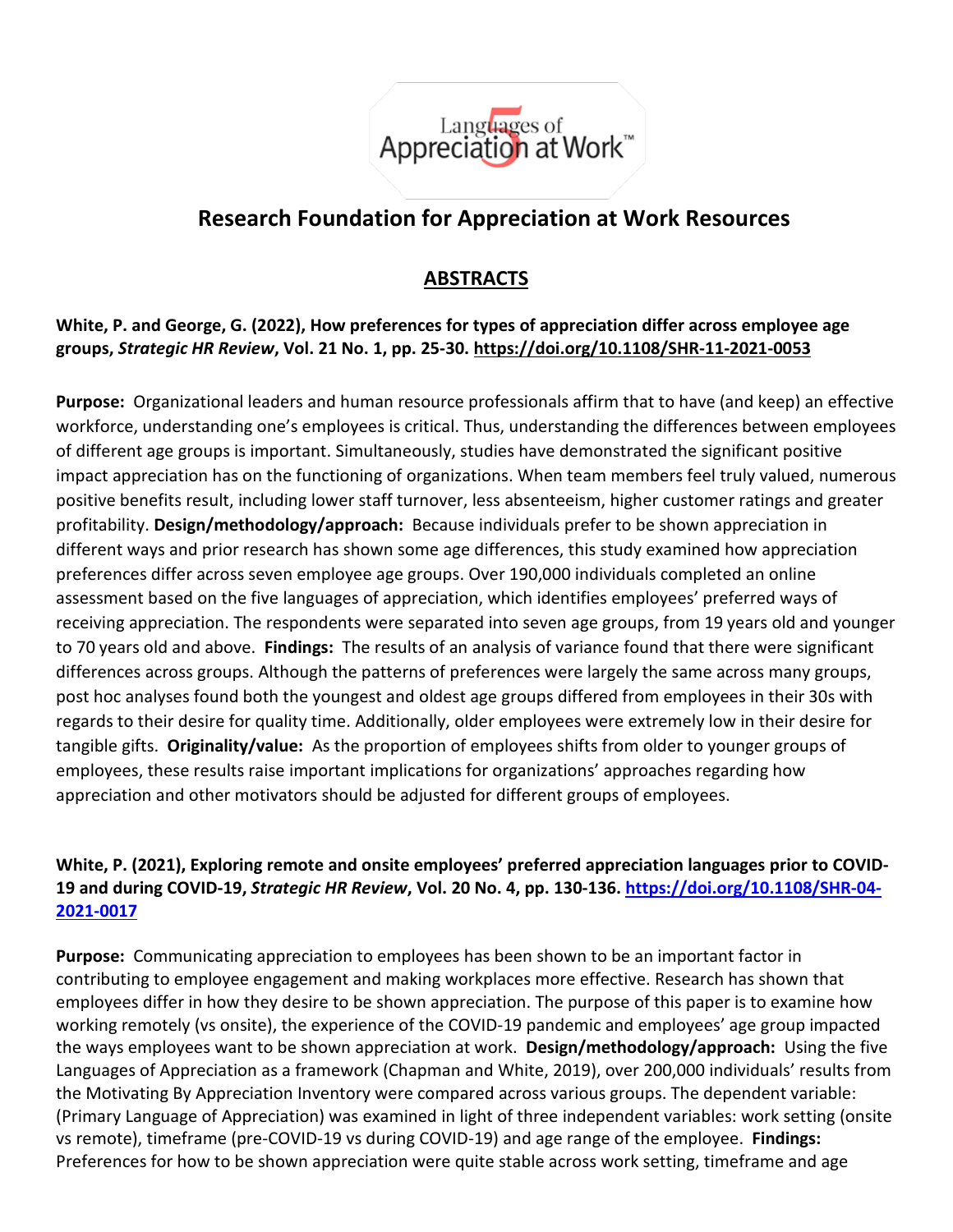range, suggesting that one's preferred ways of being shown appreciation is largely an internal characteristic that is only mildly influenced by external factors. Minor trends were found when comparing various age groups and remote vs onsite employees. **Originality/value:** Understanding the impact of the COVID-19 pandemic on employees' desires for appreciation is critical for organizational leaders. With vast numbers of new remote employees in the workforce, understanding how they are similar to and vary from onsite employees is paramount for addressing the needs of all team members. This study provides valuable information on both topics, as well as differences across age groups.

**White, P. (2021). The COVID-19 pandemic changed everything about work,** *TrainingIndustry.com***. [https://trainingindustry.com/articles/performance-management/the-covid-19-pandemic-changed](https://trainingindustry.com/articles/performance-management/the-covid-19-pandemic-changed-everything-about-work-except-how-people-want-to-be-shown-appreciation/)[everything-about-work-except-how-people-want-to-be-shown-appreciation/](https://trainingindustry.com/articles/performance-management/the-covid-19-pandemic-changed-everything-about-work-except-how-people-want-to-be-shown-appreciation/)**

**Hamrick, N. and White, P. (2020). How to support and encourage employees newly working from home,**  *Training Mag***. [https://www.appreciationatwork.com/wp-content/uploads/2020/05/Training-Mag-New-](https://www.appreciationatwork.com/wp-content/uploads/2020/05/Training-Mag-New-WFH-Employees-Private-use.pdf)[WFH-Employees-Private-use.pdf](https://www.appreciationatwork.com/wp-content/uploads/2020/05/Training-Mag-New-WFH-Employees-Private-use.pdf)**

**Purpose:** Newly working from home employees have significant circumstantial differences than those who were working remotely prior to the COVID-19 crisis. Two of the most impactful aspects are instability and unpredictability. These factors lead to an overriding anxiety in our lives. We felt it was important to gain a current view of employees' perceptions, concerns, feelings, responses, and their ways of coping with stress. **Design/methodology/approach:** From 1,200-plus applicants, we chose 50 individuals, attempting to get a balanced sample of gender, living situations and location—some participants had worked remotely for several months or years, but most had worked from home less than two weeks when the study began. The participants completed an online questionnaire weekly for four weeks. **Findings:** We found a number of themes—some confirming previously identified principles. Employees working from home experience a moderate amount of anxiety. A key set of findings related to how people cope with their stress and anxiety: Individuals who experienced lower stress reactions, lower anxiety, and higher levels of positive feelings were more likely to: a) Get adequate sleep; b) Eat healthy; c) Limit their "binge watching" of the news; d) Take breaks from work; e) Engage in rejuvenating activities; and f) Make efforts to connect with colleagues. Interestingly, some factors did not influence employees' stress, anxiety, or positive feelings, including: age, location (urban, suburban, rural), living situation (alone, roommate, family), or their degree of extraversion/introversion. Remote employees strongly report enjoying the extra time experienced as a result of working from home. **Originality/value:** The results from this study have significant pragmatic relevance for leading others. The following issues should be integrated into workplace cultures: understanding and managing anxiety, staying connected, maintaining healthy habits and positive "work from home" factors.

#### **[Hamrick, N.](https://www.emerald.com/insight/search?q=Natalie%20Hamrick) and [White, P.](https://www.emerald.com/insight/search?q=Paul%20White) (2020), Specific acts of appreciation valued by employees,** *[Strategic HR Review](https://www.emerald.com/insight/publication/issn/1475-4398)***, Vol. 19 No. 4, pp. 163-169. <https://doi.org/10.1108/SHR-03-2020-0024>**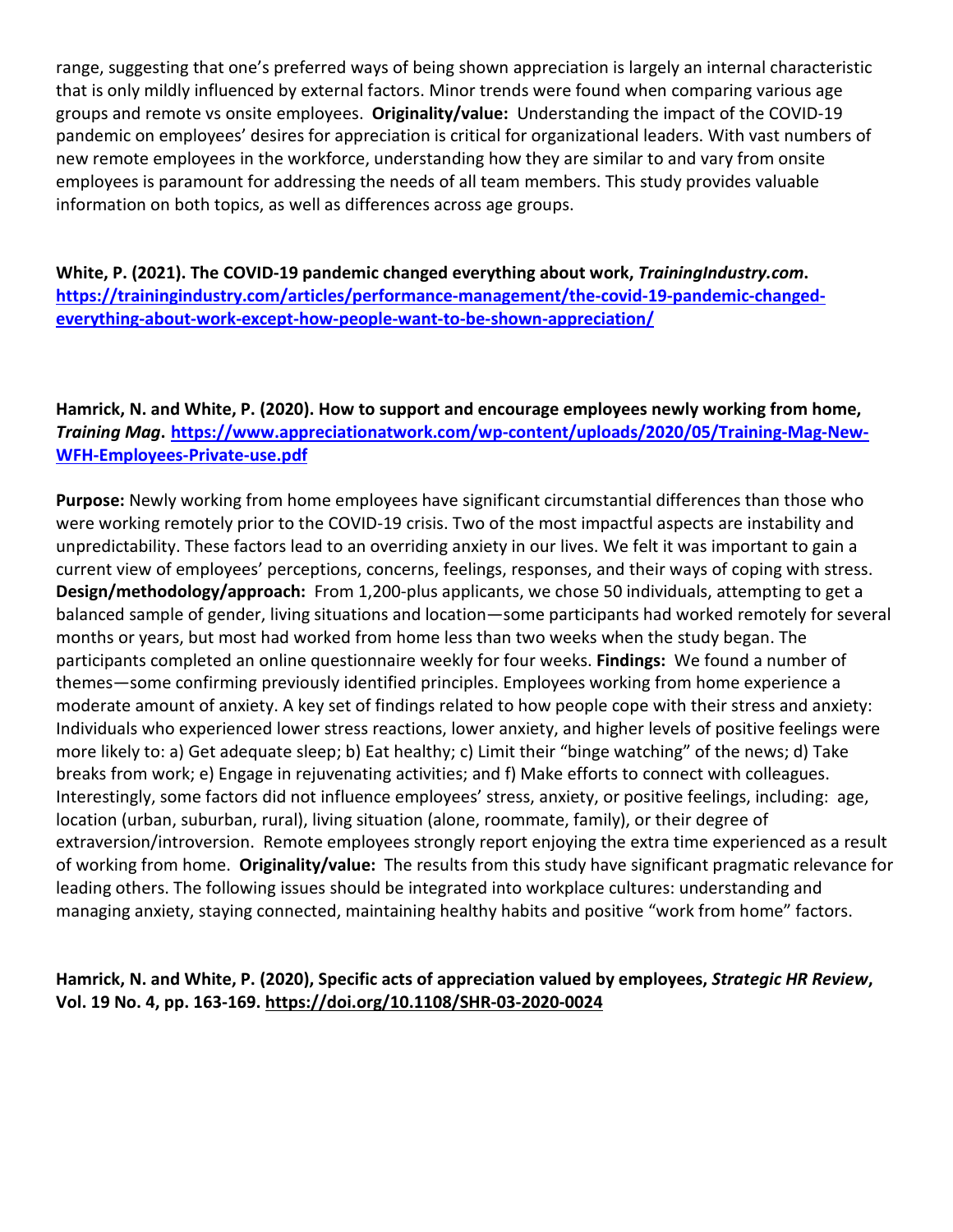**Purpose:** Although managers agree that showing appreciation to their employees is important, many do not know how to do so effectively. Languages of Appreciation have been identified that uniquely convey that the recipient is valued when appreciation is expressed in the "language" they prefer. Moreover, a wide range of specific actions can be effective within a given appreciation language. Therefore, the purpose of this study was to identify the top ten action items within each language of appreciation to discover the actions preferred most frequently by employees. **Design/methodology/approach:** Of the over 200,000 individuals who have completed the Motivating by Appreciation Inventory, approximately 1% of respondents were randomly selected to represent each primary language (Words of Affirmation *N* = 1,000, Acts of Service *N* = 500, Quality Time *N* = 500 and Tangible Gifts *N* = 300). Respondents' action item preferences were then tallied. **Findings**: Numerous themes were identified, along with the most desired acts of appreciation within each language: Words of Affirmation: acknowledge when I have handled a difficult situation well; Acts of Service: offer to do some menial tasks that will allow me to focus on higher priorities for me; Quality Time: go to lunch together and not talk about business issues; and Tangible Gifts: gift cards (visa gift card or to favorite store/restaurant). **Originality/value:** To the best of the authors' knowledge, this is the first study to report on the specific actions most desired by employees within their preferred appreciation languages. The results can help inform actions that are most likely to be successful in showing appreciation to colleagues in the workplace.

### **[White, P.](https://www.emerald.com/insight/search?q=Paul%20White) and [Hamrick, N.](https://www.emerald.com/insight/search?q=Natalie%20Hamrick) (2019), Understanding the tangible gifts language of appreciation,**  *Strategic HR Review***, Vol. 18 No. 5, pp. 222-226. <https://doi.org/10.1108/SHR-03-2019-0023>**

**Purpose.** Businesses are spending billions of dollars on recognition rewards with the intent of boosting employee engagement, job satisfaction, and ultimately, their bottom line. However, employee engagement is at an all-time low. The purpose of this study was designed to take a step back to understand if there are demographic differences that influence personal preferences for tangible gifts as their preferred language of appreciation and of those who prefer to receive gifts, what types of gifts are most valued. **Methods.** This study compared the demographics of those who selected tangible gifts as their primary ( $N = 8,811$ ), secondary  $(N = 14,827)$  or least valued  $(N = 108,586)$  language of appreciation (motivating by appreciation inventory, White, 2011). From those with tangible gifts as their primary language of appreciation, 500 were randomly selected to code their open-ended suggestions for a preferred gift. **Findings.** There are no important factors across the demographics of gender, age or work setting that influence whether individuals are more or less likely to choose tangible gifts as their primary, secondary or least valued language of appreciation. Respondents identified gift cards, additional paid time off and gifts related to desired personal experiences as their top gift choices. **Originality.** When giving gifts to colleagues, discovering individuals' personal preferences (favorite store, restaurant, ticketed event, food, drink and lunch option) is more likely to result in a gift that "hits the mark" in showing appreciation to the recipient.

### **White, P., Hamrick, N, Hepner, T., & Toomey, R. (2019). How Personality Type and Languages of Appreciation Interrelate,** *Strategic HR Review.* **Vol. 18 Issue: 1, pp.2-7, [https://doi.org/10.1108/SHR-08-](https://doi.org/10.1108/SHR-08-2018-0069) [2018-0069](https://doi.org/10.1108/SHR-08-2018-0069)**

**Purpose:** Given that assessment tools based upon the Jung/Myers personality framework and the *Motivating By Appreciation Inventory* are utilized by tens of thousands of workplaces, questions have arisen regarding their interrelatedness. The purpose of the current study was to assess the relationship between *TypeCoach*  personality type and language of appreciation. **Methodology:** Three hundred participants took both the *MBA*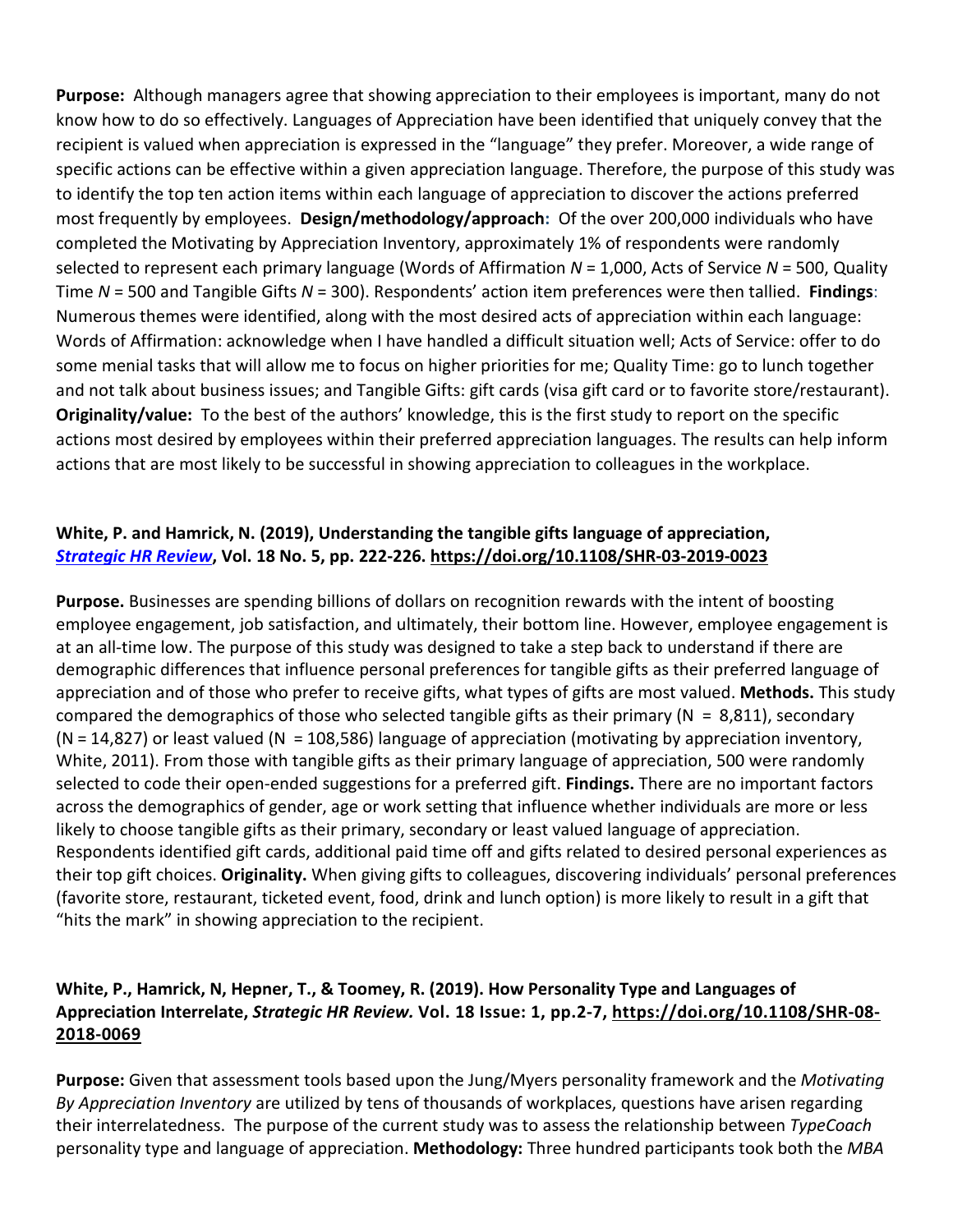*Inventory* and *TypeCoach Verifier*. Each person's primary language of appreciation, as well as summary scores for each of the four languages (Words of Affirmation, Acts of Service, Quality Time, and Tangible Gifts) were calculated. Each participant's *TypeCoach* data were scored as one of sixteen traditional 4-letter types (I.e., INTJ, ENFP), as well as dichotomously coded as extraversion (vs. not), sensing (vs. not), thinking (vs. not), and judging (vs. not). Logistic regression and Chi Square were conducted to assess the relationships between Primary Language of Appreciation and *TypeCoach Verifier.* **Findings:** None of the analyses yielded a statistically significant relationship between Language of Appreciation and *TypeCoach* scores (all ps > 0.05). **Originality/Value** – We are the first study to assess the relationship between Jung/Myers personality types and languages of appreciation. It appears that personality type and preferred ways of receiving appreciation are independent, but potentially complimentary constructs. We provide suggestions on how to best combine the tools to create an engaging work environment.

### **White, P., Hamrick, N, Liew, J. (2019) The Comparison of Preferred Languages of Appreciation Between Singapore Employees and U.S. Employees,** *Development and Learning in Organizations.* **Vol. 34 No. 1, pp. 12- 15,<https://doi.org/10.1108/DLO-04-2019-0066>**

**Purpose.** Recent reports suggest Singapore employees especially value practical assistance in resolving workrelated issues. As such, this study explored whether the appreciation language *Acts of Service* was chosen as the Primary Language of appreciation by Singapore employees at a higher frequency rate than the general MBAI population of primarily U.S. employees. **Methods.** Nine hundred sixty-seven Singapore employees completed the *Motivating By Appreciation (MBA) Inventory,* which assesses individuals' preferred ways of being shown appreciation. A sample of 898 from the general *MBA Inventory* population was created that matched with the Singapore employees group on age, gender and work setting. **Results.** *Acts of Service (39%)* was virtually equivalent with *Words of Affirmation (37%)* as the most preferred Language of Appreciation by the Singapore employees, whereas the general population of MBAI users preferred *Words of Affirmation* at a significantly higher rate (38%) than *Acts of Service* (28%). **Implications.** Workplace leaders in Singapore need to be aware that understanding the work issues and providing practical assistance is highly valued by their employees and communicates appreciation as much as verbal and written praise. This emphasis on the desire for practical assistance is a cultural difference in comparison to their U.S. counterparts. Yet, in both cultures, the leaderemployee interpersonal working relationship is a key factor that enables organizations to grow and work through changes successfully. **Originality.** This is the first study to compare preferred appreciation languages of Singapore and US employees, and report Singapore employees especially value practical assistance in resolving work-related issues.

## **White, P. (2018). Do Remote Employees Prefer Different Types of Appreciation Than Employees in Face-to Face Settings?, Strategic HR Review, Vol 17 Issue: 3, pp. 137-142. [https://doi/abs/10.1108/SHR-03-2018-](https://doi/abs/10.1108/SHR-03-2018-0018) [0018](https://doi/abs/10.1108/SHR-03-2018-0018)**

**Purpose:** The proportion of remote workers in America continues to increase every year. Research has demonstrated that feeling appreciated in the workplace increases employee engagement, reduces turnover and increases profitability. The current study was designed to determine if remote workers differ in the manner they prefer to be shown appreciation. **Methods:** From 2014-2018, workers completed the Motivating By Appreciation Inventory (White, 2011a), opting for either the General version designed for face-to-face work settings (N = 86,393), or the version designed for long distance work relationships (N= 2,640). **Findings:**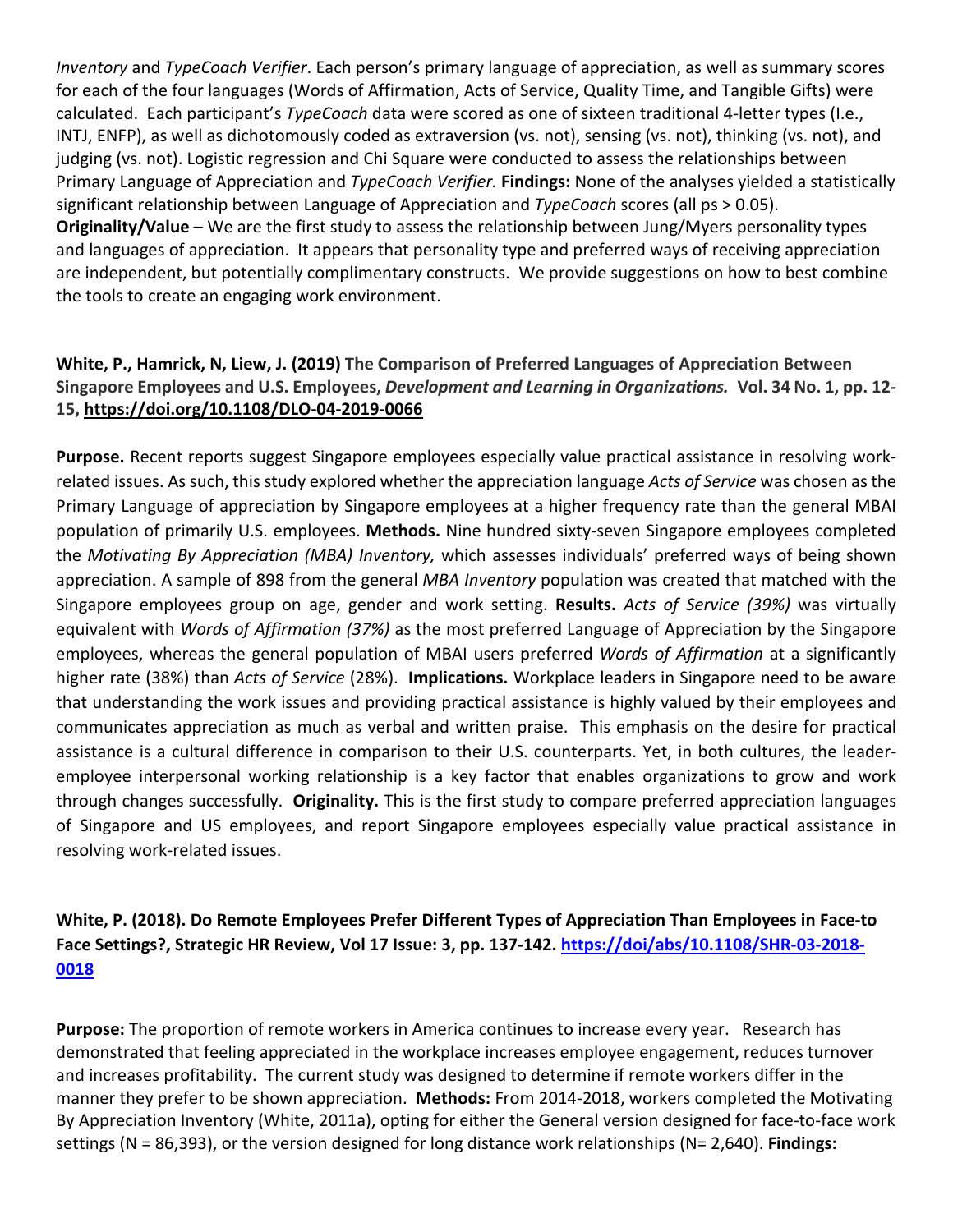Employees in a long-distance work relationship chose Quality Time ("hanging out" with coworkers, working together on a project, someone taking time to listen to them) as their preferred means to be shown appreciation more frequently (35%) than workers on-site (25%). Words of Affirmation (oral or written praise) remain high for both groups, but the long-distance group did not value it as much (Long-distance: 38%, General: 48%). **Implications:** The results suggest that supervisors and staff members working in long-distance work relationships *must be more proactive* than in face-to-face relationships to incorporate meaningful interactions that speak to long-distance colleagues.

## **White, P. (2018). Do Millennials Prefer to Be Shown Appreciation Differently?,** *Human Resource Management International Digest,* **Vol 26 Issue: 5, pp. 22-26.** *[https://doi/abs/10.1108/HRMID-04-2018-](https://doi/abs/10.1108/HRMID-04-2018-0065) [0065](https://doi/abs/10.1108/HRMID-04-2018-0065)*

**Purpose:** The number of Millennials in the workplace is growing rapidly, to the point where they will be over 50% by 2020. No work to date has explored age differences in appreciation preferences. The current study was designed to determine if Millennial workers vs their older colleagues differ in the manner they prefer to be shown appreciation. **Methods:** From 2014-2018, over 62,000 workers completed the *Motivating By Appreciation Inventory* (MBAI) (White, 2011) and provided age, gender and work industry information. Each person's primary and least valued languages of appreciation in the workplace were identified. Four age groups of approximately equal numbers: < 29 years old, 30-39, 40-49, and 50+ were created. **Findings:** Words of Affirmation was the most prominent primary language of appreciation across all four age groups, and most pronounced in the oldest group (50+). The <29 year old group valued Quality Time more and Acts of Service less than the other three age groups. There were no age group differences in least valued language of appreciation. **Implications:** The results suggest that supervisors and staff members must be mindful to include opportunities for quality time interactions with Millennial workers, as well as providing words of affirmation to show appreciation for their work. Additionally, paying attention to the type of Quality Time is also important; with Millennials being more focused on collegial relationships rather than supervisor/employee relationships.

## **White, P. (2017), How do employees want to be shown appreciation? Results from 100,000 employees, Strategic HR Review, Vol. 16 No. 4, pp. 197–199. [https://www.emeraldinsight.com/doi/full/10.1108/SHR-](https://www.emeraldinsight.com/doi/full/10.1108/SHR-06-2017-0037)[06-2017-0037](https://www.emeraldinsight.com/doi/full/10.1108/SHR-06-2017-0037)**

**Summary:** Communicating appreciation to employees in ways that they prefer to receive it is one of the core components to help them feel truly valued for their contributions. Discovering the specific language of appreciation (and actions within their primary appreciation language) has been shown to be effective in increasing employees' sense of feeling appreciated (White, 2016b, 2017).

Data from over 100,000 respondents to the MBA Inventory indicate that words of affirmation are employees' first choice for being shown appreciation, by 47% of respondents. Quality time (25%) and acts of service (22%) are desired by large numbers of employees as well.

But when compared to the other languages of appreciation, receiving rewards or tangible gifts are the least chosen manner in which employees want to be shown appreciation – by less than 6 per cent of all employees. This is clearly an important message for the human resource (HR) professionals to hear – tangible gifts are not the primary way in which over 90 per cent of employees want to be shown appreciation. Thus, if an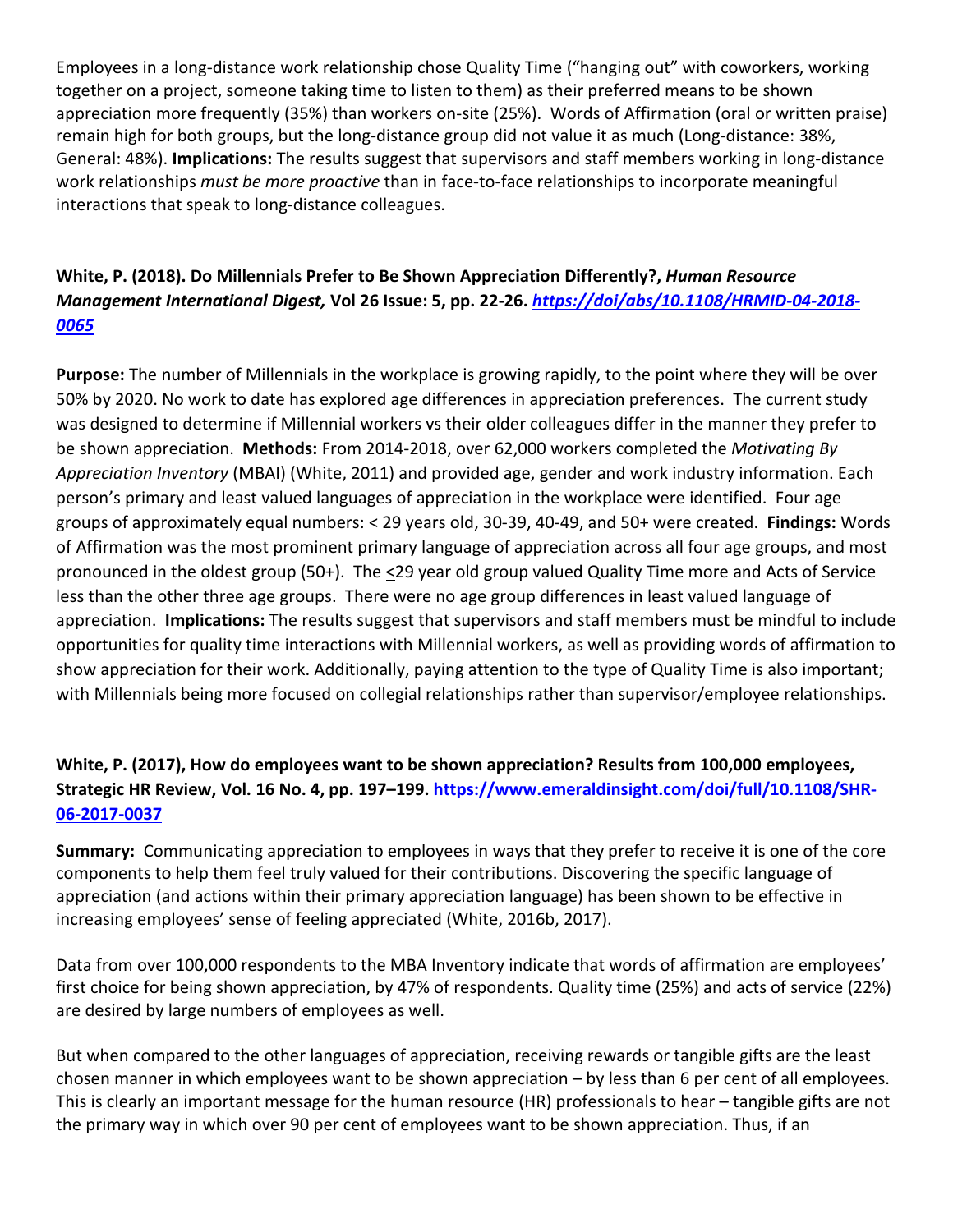organization is trying to use rewards to communicate appreciation to their employees, they are not only missing the mark, but probably wasting a lot of money!

The vast majority of employees would prefer some individual time and attention, help on tasks (especially on time-sensitive projects) and hear specifically what others appreciate about them.

**White, P. (2016), Appreciation at Work training and the Motivating by Appreciation Inventory: Development and Validity, Strategic HR Review, Vol. 15 No. 1, pp. 20–24. <https://www.emeraldinsight.com/doi/abs/10.1108/SHR-11-2015-0090>**

**Purpose:** This paper aims to present the process, progress and validity of the Motivating By Appreciation Inventory and the Appreciation at Work training. **Design/methodology/approach:** Several methods were utilized such as surveys, pre- and post-interviews and data from the inventory results. **Findings:** For the *Motivating by Appreciation Inventory*, the results showed that the results are consistent and stable over time. For the Appreciation at Work training, the results of surveys before and after the training showed high levels of positive change. **Originality/value:** When individuals feel appreciated and valued for their contributions in the workplace, good results follow, including increased employee engagement, less staff turnover, higher customer satisfaction ratings and the organization grows in its sense of purpose. The Motivating by Appreciation Inventory and Appreciation at Work Training are unique tools that help organizations grow in employee appreciation.

## **White, P. (2016), The relationship between the DISC personality assessment and the 5 languages of appreciation,** *Training Mag***. https://trainingmag.com/relationship-between-disc-personality-assessmentand-5-languages-appreciation**

The results show that the constructs of personality style the DISC assesses (Dominance, Influence, Steadiness & Conscientiousness) are independent from the Appreciation Languages the MBA Inventory assesses. Therefore, individuals with any personality style as assessed by the DISC may prefer any of the Languages of Appreciation. The DISC provides valuable information for selecting and successfully incorporating new employees into their respective work group, while the MBA Inventory gives important information on how to *keep* key team members engaged and employed. When utilized together, the DISC and MBA Inventory provide collaborative information on *how* to effectively communicate appreciation and *for what* colleagues want to be shown appreciation.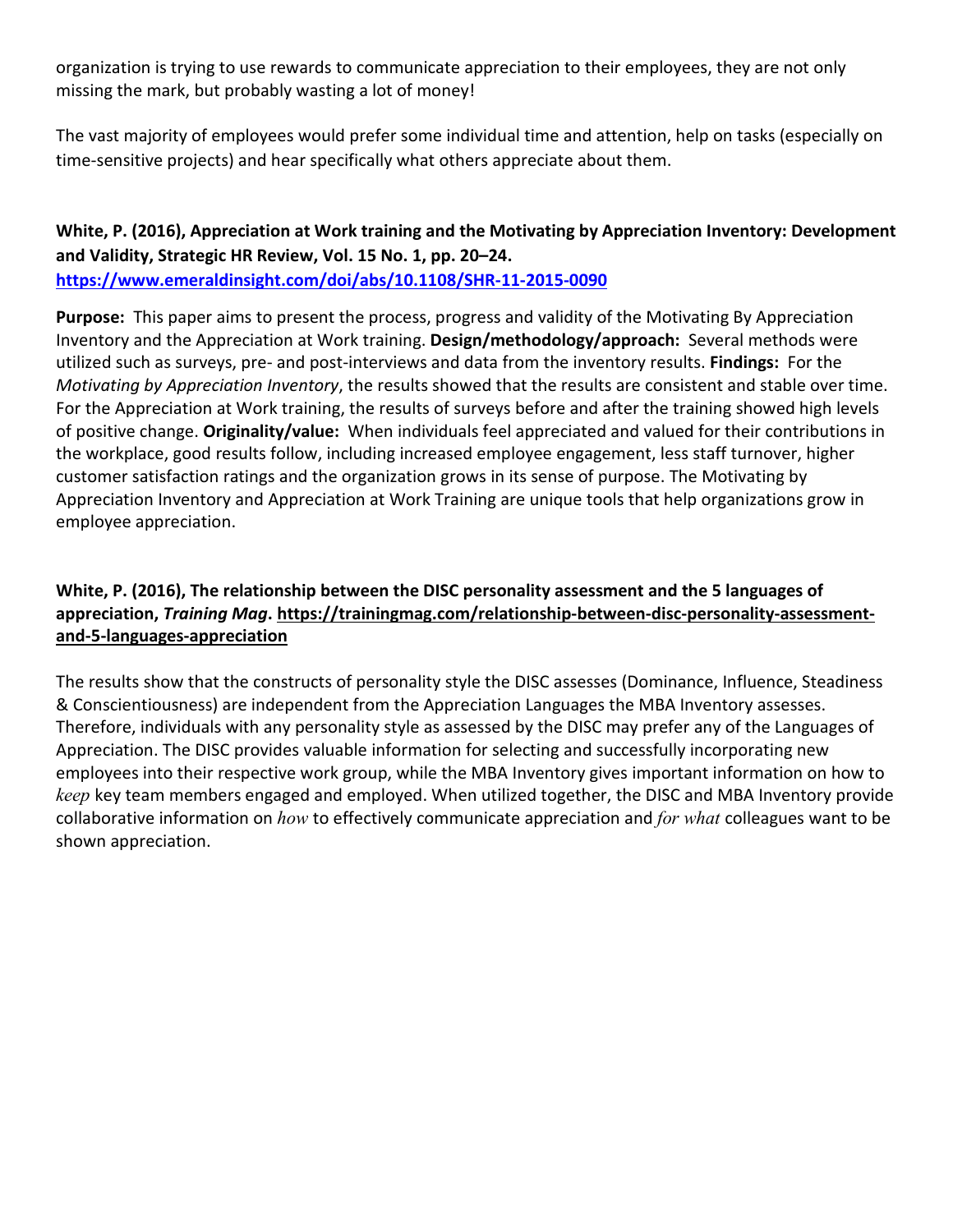## **ADDITIONAL RESEARCH (CITATIONS)**

White, P. (2022). How Training Focused on Connectedness Improves Talent Retention, *Training Industry*. [https://trainingindustry.com/articles/compliance/how-training-focused-on-connectedness-improves-talent](https://trainingindustry.com/articles/compliance/how-training-focused-on-connectedness-improves-talent-retention/)[retention/](https://trainingindustry.com/articles/compliance/how-training-focused-on-connectedness-improves-talent-retention/)

Gilbert, B. and White, P. (2021). Creating a positive workplace culture with authentic appreciation, *American Physical Therapy Association*. [https://www.apta.org/fit-for-practice/practice-health/creating-positive](https://www.apta.org/fit-for-practice/practice-health/creating-positive-workplace-culture-authentic-appreciation)[workplace-culture-authentic-appreciation](https://www.apta.org/fit-for-practice/practice-health/creating-positive-workplace-culture-authentic-appreciation) 

White, P. (2021). A survival guide for managing workplace COVID discussions, *Ragan.com.* <https://www.ragan.com/a-survival-guide-for-managing-workplace-covid-discussions/>

White, P. (2021). Navigating the stress of the long COVID-19 journey, *McKnight's Long-Term Care News/mcknights.com.* [https://www.mcknights.com/blogs/guest-columns/navigating-the-stress-of-the-long](https://www.mcknights.com/blogs/guest-columns/navigating-the-stress-of-the-long-covid-19-journey/)[covid-19-journey/](https://www.mcknights.com/blogs/guest-columns/navigating-the-stress-of-the-long-covid-19-journey/)

White, P. (2021). How to deal with return-to-work pushback, *Ragan.com*. [https://www.ragan.com/how-to](https://www.ragan.com/how-to-deal-with-return-to-work-pushback/)[deal-with-return-to-work-pushback/](https://www.ragan.com/how-to-deal-with-return-to-work-pushback/)

White, P. (2020). When should you not communicate appreciation, *HR.com*. [https://www.hr.com/en/magazines/all\\_articles/when-should-you-not-communicate](https://www.hr.com/en/magazines/all_articles/when-should-you-not-communicate-appreciation_kcevkrpt.html)appreciation kcevkrpt.html

White, P. (2020). Newly remote employees during the COVID-19 pandemic, *HR. com*. [https://www.hr.com/en/magazines/all\\_articles/newly-remote-employees-during-the-covid-19](https://www.hr.com/en/magazines/all_articles/newly-remote-employees-during-the-covid-19-pandemi_ka2pa1fk.html) [pandemi\\_ka2pa1fk.html](https://www.hr.com/en/magazines/all_articles/newly-remote-employees-during-the-covid-19-pandemi_ka2pa1fk.html)

Tippett, D. and White, P. (2020). Making appreciation work—a view from the shop floor*, Industry Today.com.* <https://industrytoday.com/making-appreciation-work-a-view-from-the-shop-floor/>

White, P. (2020). How to grow your appreciation for others, *HR.com*. [https://www.hr.com/en/magazines/all\\_articles/how-to-grow-your-appreciation-for-others\\_k7l](https://www.hr.com/en/magazines/all_articles/how-to-grow-your-appreciation-for-others_k7lhvxs4.html)hvxs4.html

White, P. (2020). The changing workplace: generational differences, *HR.com*. [https://www.hr.com/en/magazines/all\\_articles/the-changing-workplace-generational](https://www.hr.com/en/magazines/all_articles/the-changing-workplace-generational-differences_k681kyso.html)[differences\\_k681kyso.html](https://www.hr.com/en/magazines/all_articles/the-changing-workplace-generational-differences_k681kyso.html)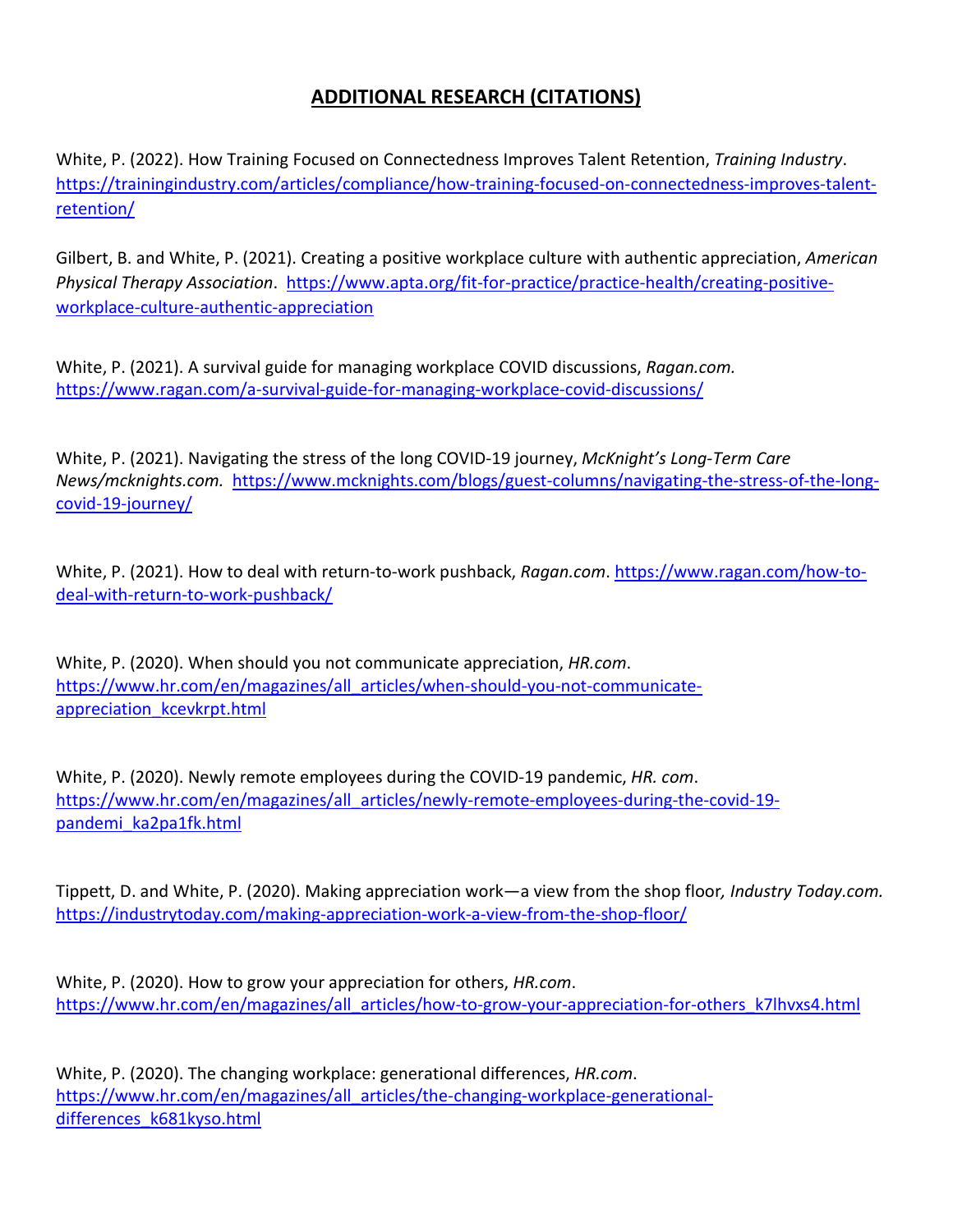White, P. (2020). Avoiding mistakes: how others don't want to be shown appreciation, *The Ladders*. [https://www.theladders.com/career-advice/avoiding-mistakes-how-others-dont-want-to-be-shown](https://www.theladders.com/career-advice/avoiding-mistakes-how-others-dont-want-to-be-shown-appreciation)[appreciation](https://www.theladders.com/career-advice/avoiding-mistakes-how-others-dont-want-to-be-shown-appreciation)

White, P. (2020). How appreciation varies across work setting, *The Ladders*. <https://www.theladders.com/career-advice/how-appreciation-varies-across-work-settings>

White, P. (2020). The benefits of a vibrant workplace, *Wellbeing World*, ISSN: 2516-3426, No. 23, pp. 44-45. [https://issuu.com/wellbeingworldmagazine/docs/wbw\\_spring\\_2020\\_web](https://issuu.com/wellbeingworldmagazine/docs/wbw_spring_2020_web)

[White, P.,](https://www.emerald.com/insight/search?q=Paul%20White) [Hamrick, N.](https://www.emerald.com/insight/search?q=Natalie%20Hamrick) and [Liew, J.](https://www.emerald.com/insight/search?q=Jasmine%20Liew) (2019), "The comparison of preferred languages of appreciation between Singapore employees and US employees", *[Development and Learning in Organizations](https://www.emerald.com/insight/publication/issn/1477-7282)*, Vol. 34 No. 1, pp. 12-15.

[White, P.,](https://www.emerald.com/insight/search?q=Paul%20White) [Hamrick, N.,](https://www.emerald.com/insight/search?q=Natalie%20Hamrick) [Hepner, T.](https://www.emerald.com/insight/search?q=Tim%20Hepner) and [Toomey, R.](https://www.emerald.com/insight/search?q=Rob%20Toomey) (2019), "How personality type and languages of appreciation interrelate", *[Strategic HR Review](https://www.emerald.com/insight/publication/issn/1475-4398)*, Vol. 18 No. 1, pp. 2-7.

[White, P.](https://www.emerald.com/insight/search?q=Paul%20White) (2015), "Authentic appreciation creates a winning workforce: Focus on the individual and watch the transformation take place", *[Human Resource Management International Digest](https://www.emerald.com/insight/publication/issn/0967-0734)*, Vol. 23 No. 1, pp. 25- 27.

White, P. (2015). Appreciating your staff makes sound business sense. *Human Resource Management International Digest*.

[White, P.](https://www.emerald.com/insight/search?q=Paul%20White) (2015), "How to show appreciation to long distance employees", *[Strategic HR Review](https://www.emerald.com/insight/publication/issn/1475-4398)*, Vol. 14 No. 5.

[White, P.](https://www.emerald.com/insight/search?q=Paul%20White) (2014), "Improving staff morale through authentic appreciation", *[Development and Learning in Organizations](https://www.emerald.com/insight/publication/issn/1477-7282)*, Vol. 28 No. 5, pp. 17-20.

White, P. (2014). Learning the Languages of Appreciation. *Educational Leadership*, *71*(5), 30-34.

White, Paul E. (2012). Unhappy? Low morale? Try the 5 languages of appreciation in the workplace*. Journal of Christian Nursing*, [July/September 2012 - Volume 29 – Issue 3 -](https://journals.lww.com/journalofchristiannursing/toc/2012/09000) p 144-149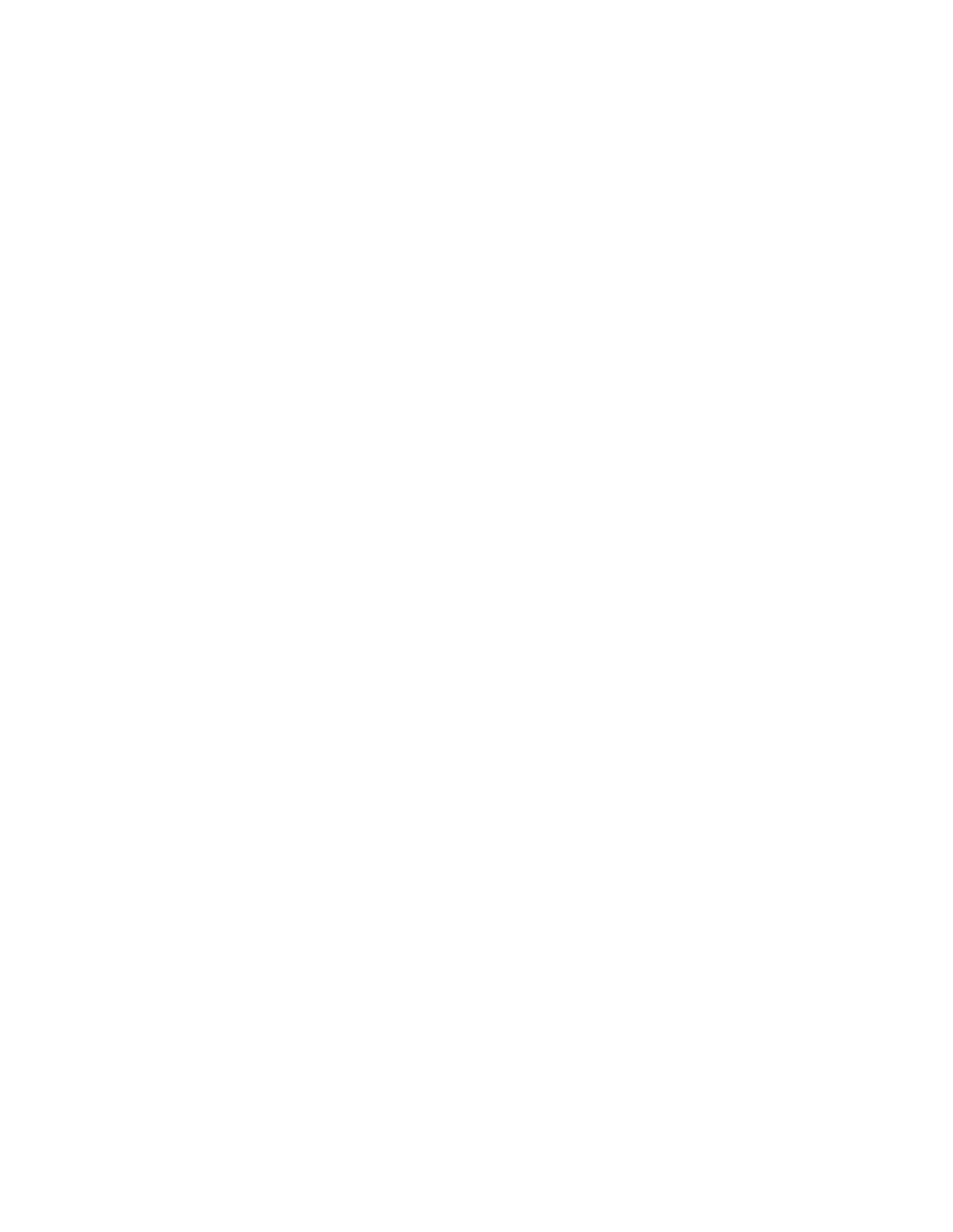## **Other Contributions and Interviews**

Goldberg, E. (2022). Bosses are finding new ways to drive employee satisfaction, *The New York Times.* [https://www.nytimes.com/2022/03/04/business/employee](https://www.nytimes.com/2022/03/04/business/employee-satisfaction-remote-work.html)-satisfaction-remote-work.html

Morgan, K. (2021). Why not every good worker has to be a superstar, *BBC.com.* https://www.bbc.com/worklife/article/20211008[-why-not-every-good-worker-has-to-be-a-superstar](https://www.bbc.com/worklife/article/20211008-why-not-every-good-worker-has-to-be-a-superstar)

Aten, J. (2021). Turning appreciation to encouragement in the workplace, *PsychologyToday.com.* [https://www.psychologytoday.com/us/blog/hope-resilience/202105/turning-appreciation-encouragement-in](https://www.psychologytoday.com/us/blog/hope-resilience/202105/turning-appreciation-encouragement-in-the-workplace)[the-workplace](https://www.psychologytoday.com/us/blog/hope-resilience/202105/turning-appreciation-encouragement-in-the-workplace)

Aten, J. (2021). Love languages and appreciation in the workplace, *PsychologyToday.com.* [https://www.psychologytoday.com/us/blog/hope-resilience/202105/love-languages-and-appreciation-in-the](https://www.psychologytoday.com/us/blog/hope-resilience/202105/love-languages-and-appreciation-in-the-workplace)[workplace](https://www.psychologytoday.com/us/blog/hope-resilience/202105/love-languages-and-appreciation-in-the-workplace)

Aten, J. (2020). The biggest concerns of working-from-home employees, *PsychologyToday.com.* [https://www.psychologytoday.com/us/blog/hope-resilience/202010/the-biggest-concerns-working-home](https://www.psychologytoday.com/us/blog/hope-resilience/202010/the-biggest-concerns-working-home-employees)[employees](https://www.psychologytoday.com/us/blog/hope-resilience/202010/the-biggest-concerns-working-home-employees)

Aten, J. (2020). How to manage stress as a newly remote employee, *PsychologyToday.com.* [https://www.psychologytoday.com/us/blog/hope-resilience/202005/how-manage-stress-newly-remote](https://www.psychologytoday.com/us/blog/hope-resilience/202005/how-manage-stress-newly-remote-employee)[employee](https://www.psychologytoday.com/us/blog/hope-resilience/202005/how-manage-stress-newly-remote-employee)

Brownlee, D. (2020). What do you do when your toxic team goes remote? *Forbes.com.* [https://www.forbes.com/sites/danabrownlee/2020/05/01/what-do-you-do-when-your-toxic-team-goes](https://www.forbes.com/sites/danabrownlee/2020/05/01/what-do-you-do-when-your-toxic-team-goes-remote/?sh=644bd2a858d7)[remote/?sh=644bd2a858d7](https://www.forbes.com/sites/danabrownlee/2020/05/01/what-do-you-do-when-your-toxic-team-goes-remote/?sh=644bd2a858d7)

White, P. (2020). "How to manage stress as a newly remote employee". *COVID-19 Mental Health Handbook.*  (Aten, J., Annan, K., and Meeker, J. [Eds.]) Humanitarian Disaster Institute. Wheaton, IL.